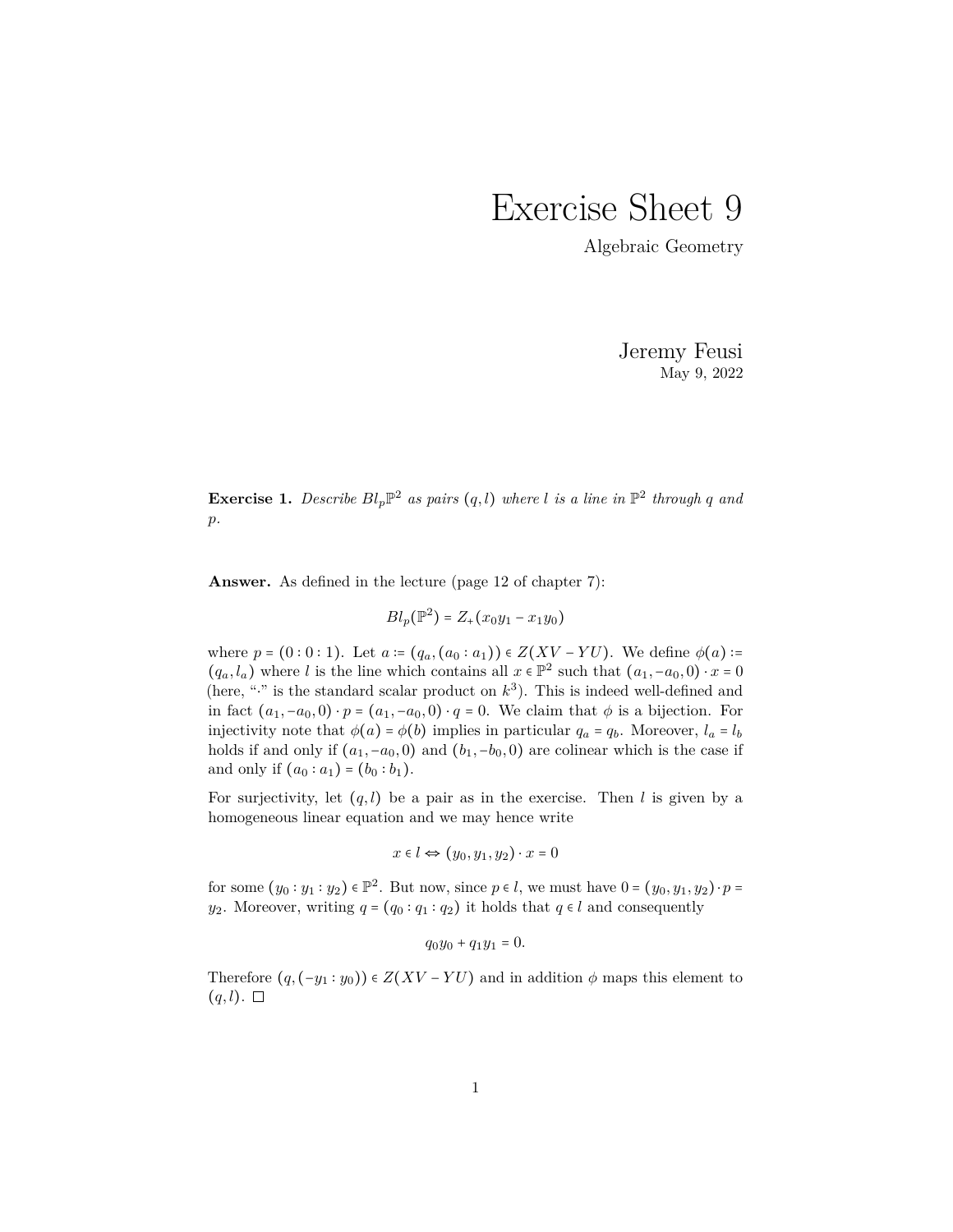**Exercise 2.** *Let X be a topological space. Suppose that X has an open cover*  ${U_i}_{i \in I}$  *where*  $U_i$  *are irreducible and*  $U_i \cap U_j \neq \emptyset$  *for all*  $i, j \in I$ *. Then prove that X is irreducible.*

**Answer.** Recall that a topological space is irreducible if and only if every non-empty open subset of *X* is dense in *X*.

Let  $U \subseteq X$  be non-empty and open. Then there exists an *i* such that  $U \cap U_i \neq \emptyset$ . Since  $U_i$  is irreducible, it follows that  $U_i \subseteq U$ . But then it follows that in fact  $U_j \cap \overline{U} \neq \emptyset$  for all *j* and hence since  $U_j$  is irreducible,  $U_j \subseteq \overline{U}$ . We conclude that  $\overline{U}$  = X.  $\Box$ 

**Exercise 3.** Let  $X = V(xy - w^2) \subseteq \mathbb{A}^3$  be an affine surface. Prove that the *blowup of X at the origin*  $Bl_0(X)$  *is smooth.* 

**Answer.** Notice that  $\{0\} = Z(x, y, w)$  and that  $(x, y, w)$  is radical. We consider the map  $\phi: X \setminus \{0\} \to X \times \mathbb{P}^2$  defined by

$$
\phi(a, b, c) = ((a, b, c), (a : b : c)).
$$

Then  $Bl_0(X)$  is the closure of the image of  $\phi$ . To compute this, it suffices to compute the closure in an affine cover of  $X \times \mathbb{P}^2$ . Let  $\pi_u : X \times D_+(u) \to X \times \mathbb{A}^2$ be the canonical chart and analogously for the other coordinates  $v$  and  $z$  of  $\mathbb{P}^2$ . Then:

$$
\pi_u \circ \phi(a, b, c) = \left(a, b, c, \frac{b}{a}, \frac{c}{a}\right)
$$

where  $a \neq 0$ . Notice that since  $X \times \mathbb{A}^2 \subseteq \mathbb{A}^5$  is closed, we may equivalently calculate the closure of  $im(\pi_u \circ \phi)$  in  $\mathbb{A}^5$ . Writing  $k[x, y, w, u, v]$  for the coordinate ring of  $\mathbb{A}^5$ :

$$
im(\pi_u \circ \phi) \subseteq Z(xy - w^2, xu - y, xv - w).
$$

In fact,

$$
im(\pi_u \circ \phi) = Z(xy - w^2, xu - y, xv - w) \setminus Z(x),
$$

since on this set, the map

$$
(x, y, w, u, v) \mapsto (x, y, w)
$$

is an inverse. Notice that by applying the last two equations to the first,

$$
Z(xy - w^2, xu - y, xv - w) = Z(x^2u - x^2v^2, xu - y, xv - w).
$$

We claim that the closure of  $im(\pi_u \circ \phi)$  is given by

$$
Z(u-v^2,xu-y,xv-w).
$$